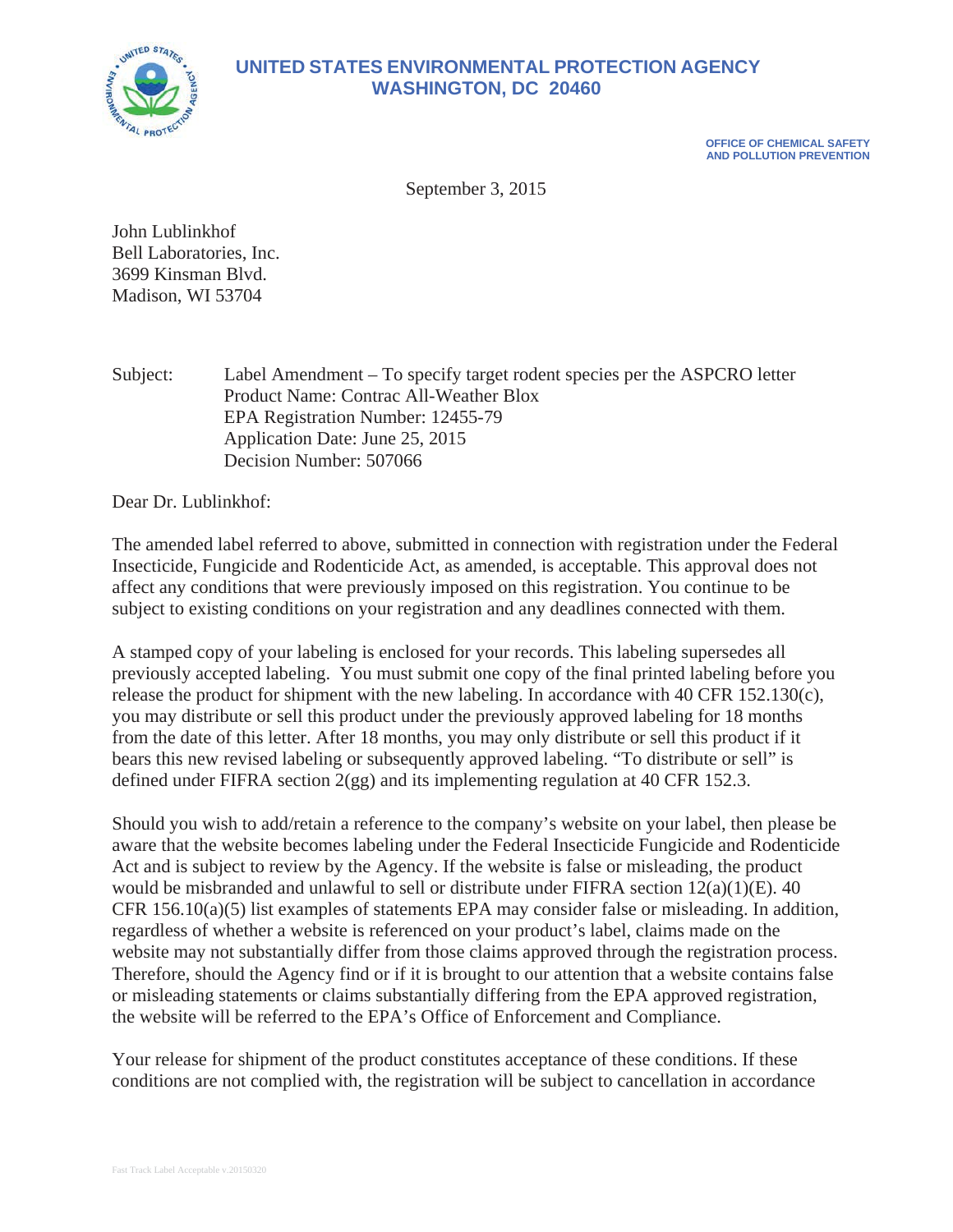Page 2 of 2 EPA Reg. No. 12455-79 Decision No. 507066

with FIFRA section 6. If you have any questions, please contact Gene Benbow by phone at703- 347-0235, or via email at Benbow.Gene@epa.gov.

Sincerely,

Mark Suarez Product Manager 07 Invertebrate & Vertebrate Branch 3 Registration Division (7505P) Office of Pesticide Programs

Enclosure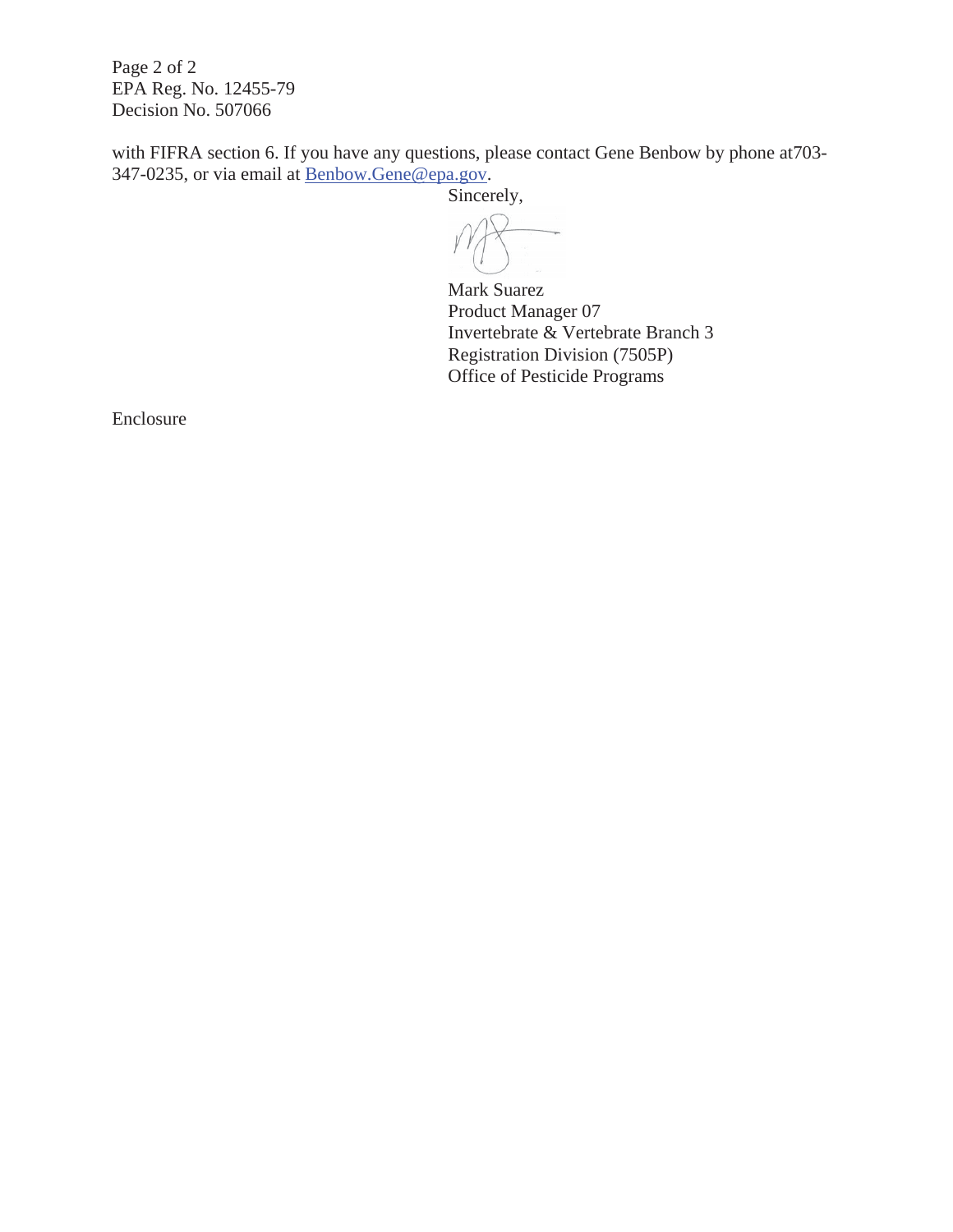#### *OUTER CONTAINER - COMPLETE LABEL - PACKAGE WEIGHT 16 LB. OR GREATER*

## **CONTRAC® All-Weather Blox**

### *KILLS RATS, MICE, AND MEADOW VOLES\**

#### *KILLS WARFARIN RESISTANT NORWAY RATS*

Norway rats, roof rats, and house mice may consume a lethal dose in one night's feeding with the first dead rodents appearing four or five days after feeding begins.

| <b>ACTIVE INGREDIENT:</b> |           |
|---------------------------|-----------|
|                           |           |
|                           |           |
|                           | 100.000\% |

†Contains Denatonium Benzoate



Under the Federal Insecticide, Fungicide and Rodenticide Act as amended, for the pesticide registered under EPA Reg. No.

12455-79

## **KEEP OUT OF REACH OF CHILDREN CAUTION**

#### **FIRST AID**

# **HAVE LABEL WITH YOU WHEN OBTAINING TREATMENT ADVICE**

#### **IF SWALLOWED:**

ƒCall a poison control center, doctor, or 1-877-854-2494, or 1-800-858-7378\*\*

immediately for treatment advice.

ƒHave person sip a glass of water if able to swallow.

ƒDo not induce vomiting unless told to do so by the poison control center or doctor.

#### **IF ON SKIN OR CLOTHING:**

ƒTake off contaminated clothing. Rinse skin immediately with plenty of water for 15-20 minutes.

ƒCall a poison control center or doctor for treatment advice.

#### **IF IN EYES:**

ƒHold eye open and rinse slowly and gently with water for 15-20 minutes.

Remove contact lenses, if present, after the first 5 minutes, then continue rinsing eye.

ƒCall a poison control center, doctor, or 1-877-854-2494 immediately for treatment advice.

\*\* Also call this number for information on health concerns and pesticide incidents.

\*Not permitted for use against the following species in California: Cotton rat, Eastern harvest mouse, Golden mouse, Polynesian rat, Meadow vole, White-throated woodrat, Southern plains woodrat, and Mexican woodrat

 $\_$  , and the set of the set of the set of the set of the set of the set of the set of the set of the set of the set of the set of the set of the set of the set of the set of the set of the set of the set of the set of th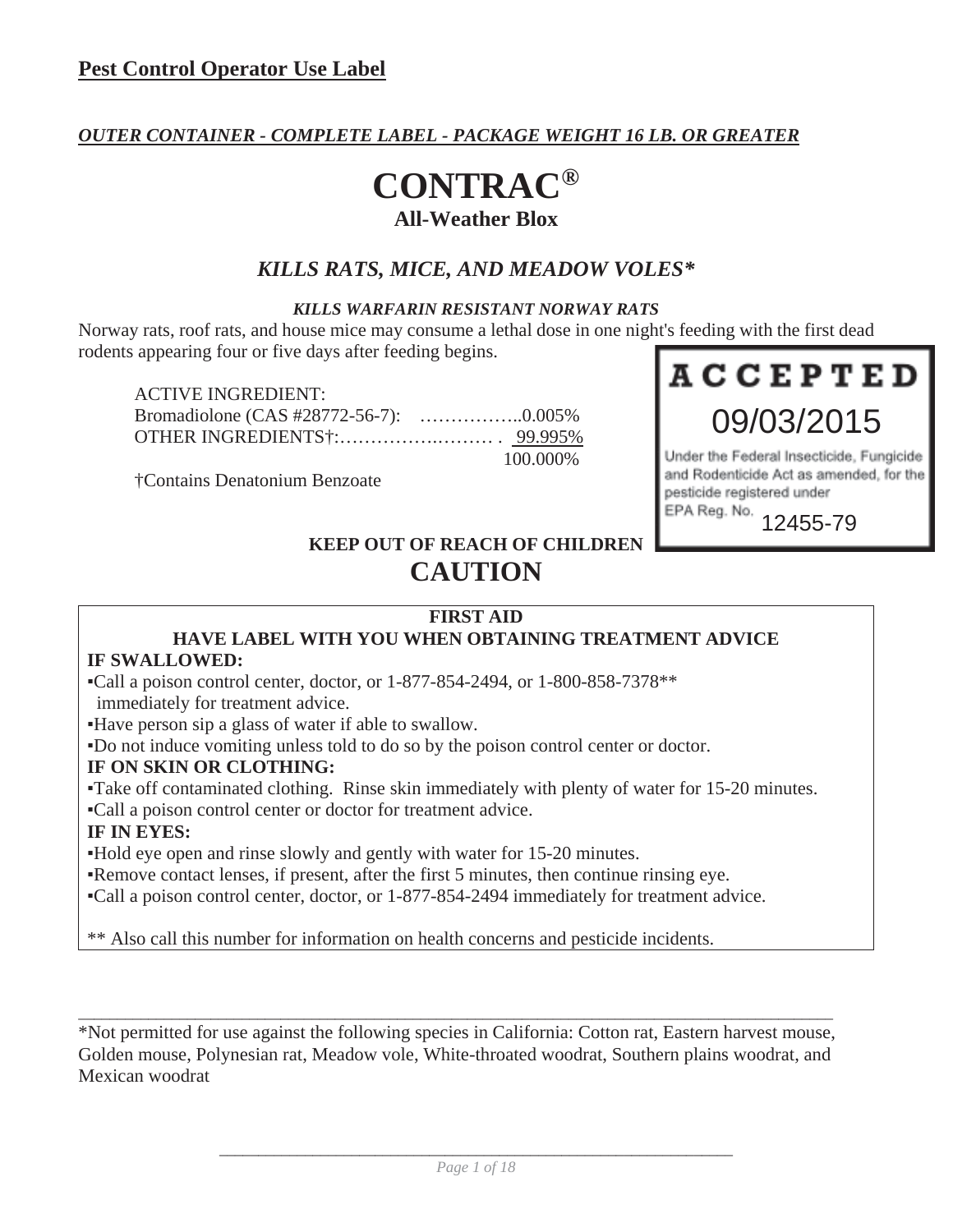### **NOTE TO PHYSICIAN**

If swallowed or absorbed through the skin, this material may reduce the clotting ability of the blood and cause bleeding. If ingested, administer Vitamin K<sub>1</sub> intramuscularly or orally. Repeat as necessary based on monitoring of prothrombin times.

#### **TREATMENT FOR PET POISONING**  If animal eats bait, call veterinarian at once. **NOTE TO VETERINARIAN**

**Anticoagulant Bromadiolone:** For animals ingesting bait and/or showing poisoning signs (bleeding or elevated prothrombin times), give Vitamin K1. If needed, check prothrombin times every 3 days until values return to normal (up to 30 days). In severe cases, blood transfusions may be needed.

See Back/Side Panel for First Aid and additional precautionary statements.

NET WEIGHT:  $16$  lb.  $-50$  lb. containers



**EPA REG. NO. 12455- 79 EPA EST. NO. 12455-WI-1** 

#### **DIRECTIONS FOR USE**

It is a violation of Federal law to use this product in a manner inconsistent with its labeling. **READ THIS LABEL:** Read this entire label and follow all use directions and use precautions. Use only for sites, pests, and application methods described on this label.

**IMPORTANT**: Do not expose children, pets, or nontarget animals to rodenticides. To help to prevent exposure:

- 1. Store unused product out of reach of children and pets.
- 2. Apply bait in locations out of reach of children, pets, domestic animals and nontarget wildlife, or in tamper-resistant bait stations. These stations must be resistant to destruction by dogs and by children under six years of age, and must be used in a manner that prevents such children from reaching into bait compartments and obtaining bait. If bait can be shaken from bait stations when they are lifted, units must be secured or otherwise immobilized. Stronger bait stations are needed in areas open to hoofed livestock, raccoons, bears, or other potentially destructive animals, or in areas prone to vandalism.
- 3. Dispose of product container and unused, spoiled, or unconsumed bait as specified on this label.

**Bait stations are mandatory for outdoor, above-ground use. Tamper-resistant bait stations must be used wherever children, pets, non-target mammals, or birds may have access to the bait placement location.**

**USE RESTRICTIONS:** This product may only be used to control the following rodent pests in and around man-made structures: House mouse (*Mus musculus*), Norway rat (*Rattus norvegicus*), Roof rat (*Rattus rattus*), Cotton mouse (*Peromyscus gossypinus*), Cotton rat\* (*Sigmodon hispidus),* Deer mouse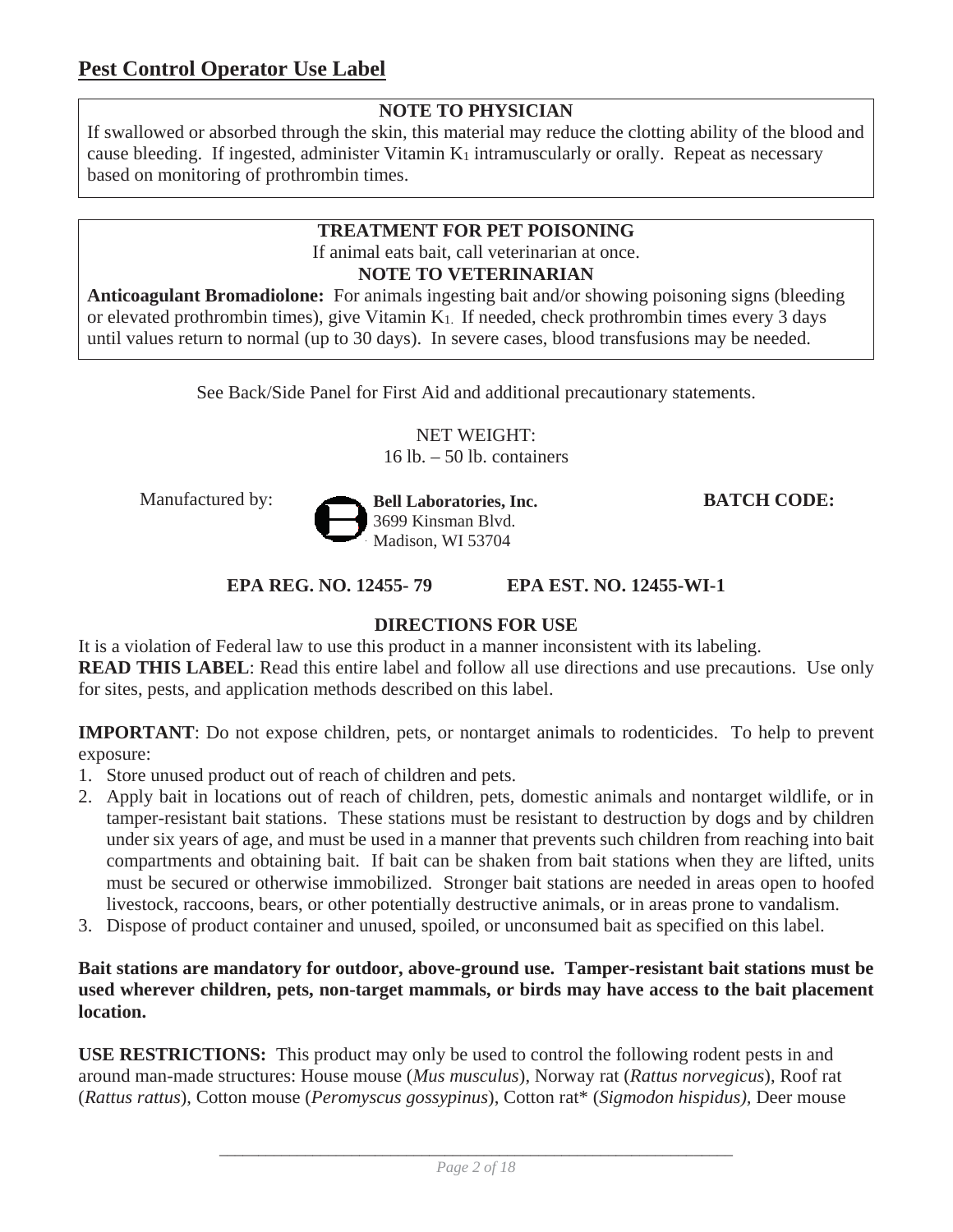## **Pest Control Operator Use Label**

(*Peromysus maniculatus*), Eastern harvest mouse\* (*Reithrodontomys humuli*), Golden mouse\* (*Ochrotomys nuttalli*), Polynesian rat\* (*Rattus exulans*), Meadow vole\* (*Microtus pennsylvanicus*), White-footed mouse (*Peromyscus leucopus*), White-throated woodrat\* (*Neotoma albigula),* Southern plains woodrat\* *(Neotoma micropus)*, and Mexican woodrat\* (*Neotoma mexicana*). This product must be used in and within 100 feet of man-made structures constructed in a manner so as to be vulnerable to commensal rodent invasions and/or to harboring or attracting rodent infestations. Examples of such structures include homes and other permanent or temporary residences, food processing facilities, industrial and commercial buildings, trash receptacles, agricultural and public buildings, transport vehicles (ships, trains, aircraft), docks and port or terminal buildings and related structures around and associated with these sites. Fence and perimeter baiting, beyond 100 feet from a structure as defined above, is prohibited. This product must not be applied directly to food or feed crops.

Burrow baiting with Contrac All-Weather Blox is prohibited.

Do not place near or inside ventilation duct openings. Do not contaminate water, food, feedstuffs, food or feed handling equipment, or milk or meat handling equipment or surfaces that come into direct contact with food. When used in USDA inspected facilities, this product must be applied in tamper-resistant bait stations. Do not broadcast bait. Do not use this product in sewers.

Do not sell this product in individual containers holding less than 16 pounds of bait.

**SELECTION OF TREATMENT AREAS:** Determine areas where rats, mice, or meadow voles\* will most likely find and consume the bait. Generally, these areas are along walls, by gnawed openings, in corners and concealed places, between floors and walls, or in locations where rats, mice, or meadow voles\*, or their signs have been seen. Protect bait from rain and snow. Remove as much alternative food as possible.

#### **APPLICATION DIRECTIONS:**

**RATS**: Place 3 to 16 bait blocks (at intervals of 15 to 30 feet) per placement in infested areas. Maintain an uninterrupted supply of fresh bait for at least 10 days or until signs of rat activity cease.

**MICE AND MEADOW VOLES\*:** Place 1 block per placement. Space placements at 8- to 12-foot intervals in infested areas. Two blocks may be needed at points of very high activity. Maintain an uninterrupted supply of fresh bait for at least 15 days or until signs of mouse or meadow vole\* activity cease.

**FOLLOW-UP**: Replace contaminated or spoiled bait immediately. Wearing gloves, collect and dispose of all dead, exposed animals and leftover bait. To prevent reinfestation, limit sources of rodent food, water, and harborage as much as possible. If reinfestation does occur, repeat treatment. Where a continuous source of infestation is present, establish permanent bait stations and replenish as needed.

#### **PRECAUTIONARY STATEMENTS HAZARDS TO HUMANS AND DOMESTIC ANIMALS**

**CAUTION**: Harmful if swallowed or absorbed through the skin. Keep away from children, domestic animals and pets. Do not get in eyes, on skin or on clothing.

All handlers (including applicators) must wear: shoes plus socks, and waterproof gloves. Any person who retrieves carcasses or unused bait following application of this product must wear gloves.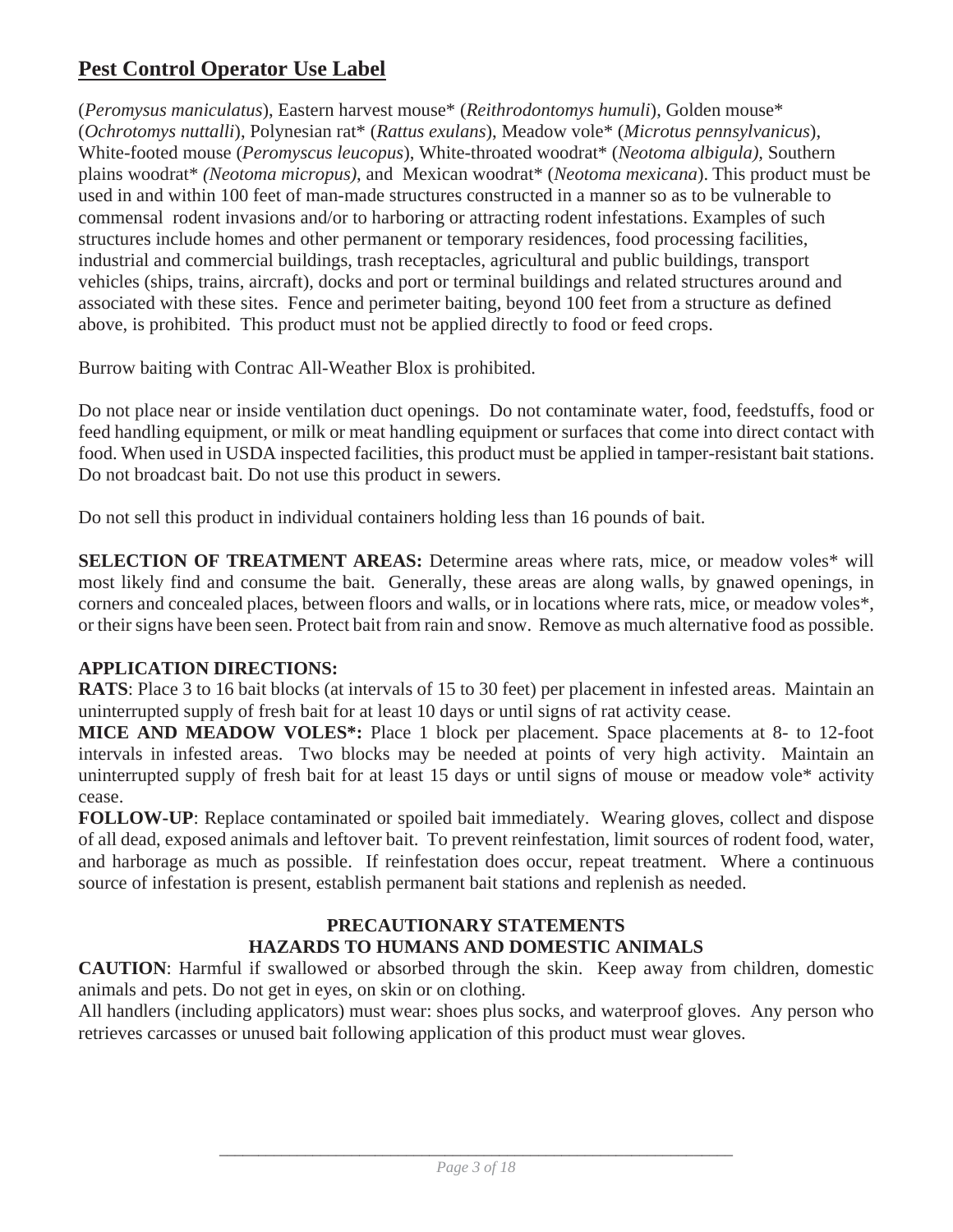#### **User Safety Requirements**

Follow manufacturer's instruction for cleaning/maintaining PPE. If no such instructions for washables, use detergent and hot water. Keep and wash PPE separately from other laundry. Remove PPE immediately after handling this product. Wash the outside of gloves before removing. As soon as possible, wash hands thoroughly after applying bait and before eating, drinking, chewing gum, using tobacco or using the toilet and change into clean clothing.

#### **ENVIRONMENTAL HAZARDS**

This product is extremely toxic to fish, birds and other wildlife. Dogs and predatory and scavenging mammals and birds might be poisoned if they feed upon animals that have eaten this bait. Do not apply this product directly to water or to areas where surface water is present or to intertidal areas below the mean high water mark. Runoff also may be hazardous to aquatic organisms in water adjacent to treated areas. Do not contaminate water when disposing of equipment wash water or rinsate.

#### **STORAGE AND DISPOSAL**

Do not contaminate water, food or feed by storage or disposal.

**Pesticide Storage:** Store only in original container in a cool, dry place inaccessible to children and pets. Keep containers closed and away from other chemicals.

**Pesticide Disposal:** Wastes resulting from the use of this product may be placed in trash or delivered to an approved waste disposal facility.

**Container Handling:** Nonrefillable container. Do not reuse or refill this container. **[Plastic:]** Offer for recycling or reconditioning; or puncture and dispose of in a sanitary landfill; or by incineration. In most states, burning is not allowed. **[Paper:]** Dispose of empty container by placing in trash, at an approved waste disposal facility or by incineration. In most states, burning is not allowed.

**WARRANTY:** To the extent consistent with applicable law, seller makes no warranty, expressed or implied, concerning the use of this product other than indicated on the label. Buyer assumes all risk of use and/or handling of this material when such use and/or handling is contrary to label instructions.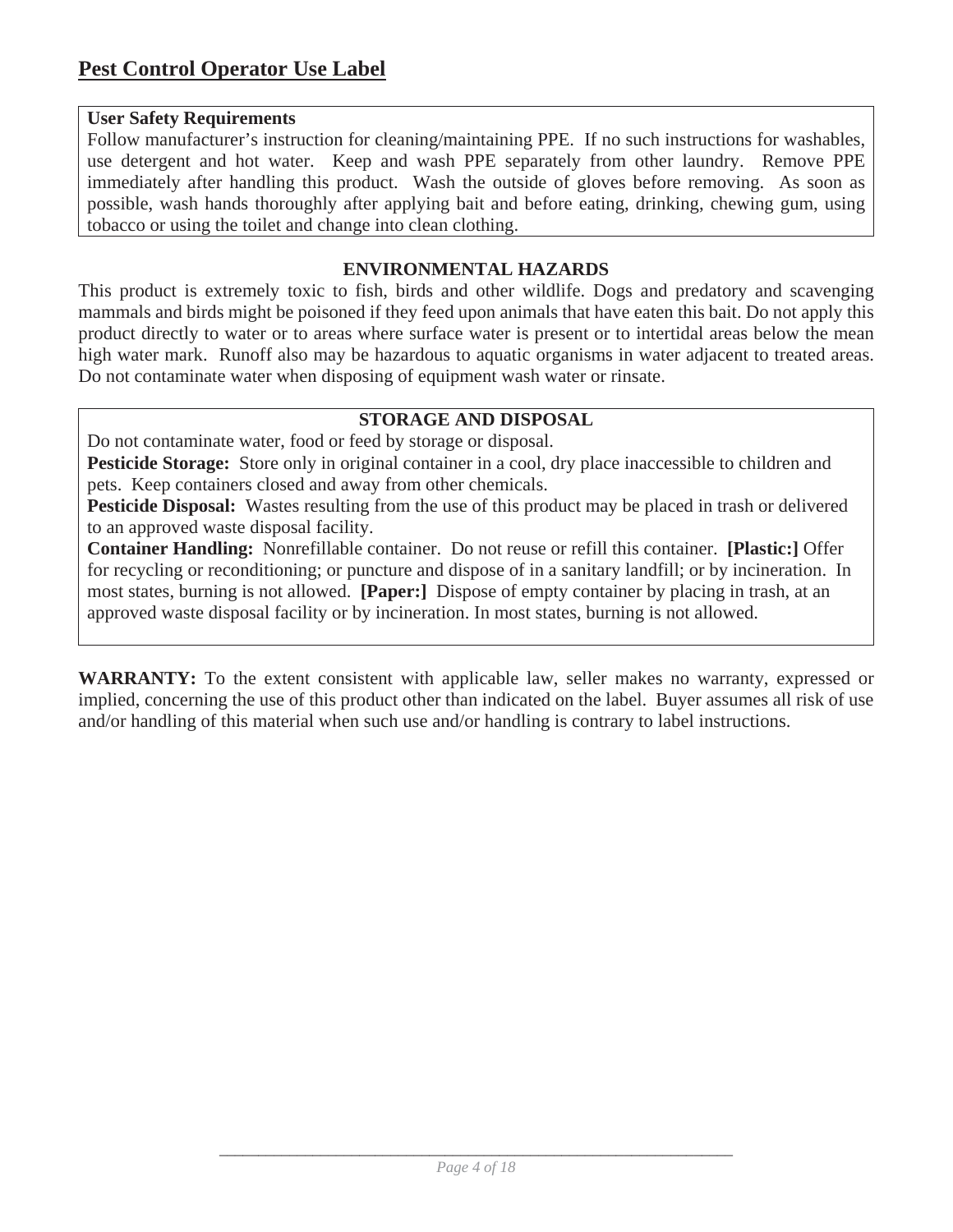### *INNER CONTAINER - COMPLETE LABEL - PACKAGE WEIGHT 1 LB. TO 10 LB.*

## **CONTRAC® All-Weather Blox**

### *KILLS RATS, MICE, AND MEADOW VOLES\**

#### *KILLS WARFARIN RESISTANT NORWAY RATS*

Norway rats, roof rats, and house mice may consume a lethal dose in one night's feeding with the first dead rodents appearing four or five days after feeding begins.

ACTIVE INGREDIENT: Bromadiolone (CAS #28772-56-7): ……………..0.005% OTHER INGREDIENTS†:…………….……….. 99.995% …..100.000%

†Contains Denatonium Benzoate

## **KEEP OUT OF REACH OF CHILDREN CAUTION**

#### **FIRST AID HAVE LABEL WITH YOU WHEN OBTAINING TREATMENT ADVICE**

#### **IF SWALLOWED:**

ƒCall a poison control center, doctor, or 1-877-854-2494, or 1-800-858-7378\*\* immediately for treatment advice.

ƒHave person sip a glass of water if able to swallow.

ƒDo not induce vomiting unless told to do so by the poison control center or doctor.

#### **IF ON SKIN OR CLOTHING:**

ƒTake off contaminated clothing. Rinse skin immediately with plenty of water for 15-20 minutes.

ƒCall a poison control center or doctor for treatment advice.

#### **IF IN EYES:**

ƒHold eye open and rinse slowly and gently with water for 15-20 minutes.

Remove contact lenses, if present, after the first 5 minutes, then continue rinsing eye.

ƒCall a poison control center, doctor, or 1-877-854-2494 immediately for treatment advice.

\*\* Also call this number for information on health concerns and pesticide incidents.

#### **NOTE TO PHYSICIAN**

If swallowed or absorbed through the skin, this material may reduce the clotting ability of the blood and cause bleeding. If ingested, administer Vitamin  $K_1$  intramuscularly or orally. Repeat as necessary based on monitoring of prothrombin times.

\*Not permitted for use against the following species in California: Cotton rat, Eastern harvest mouse, Golden mouse, Polynesian rat, Meadow vole, White-throated woodrat, Southern plains woodrat, and Mexican woodrat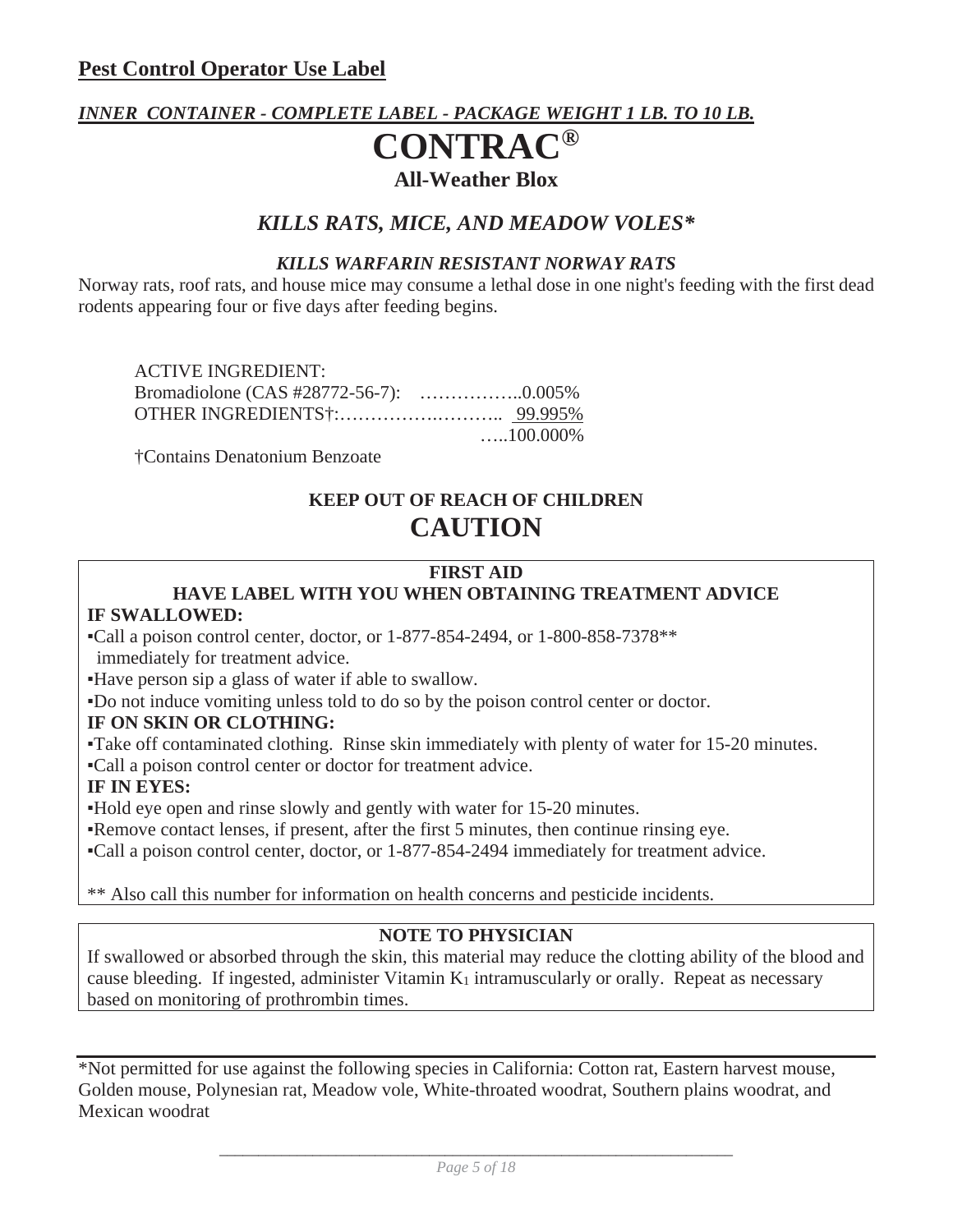#### **TREATMENT FOR PET POISONING**

If animal eats bait, call veterinarian at once.

**NOTE TO VETERINARIAN** 

**Anticoagulant Bromadiolone:** For animals ingesting bait and/or showing poisoning signs (bleeding or elevated prothrombin times), give Vitamin K1. If needed, check prothrombin times every 3 days until values return to normal (up to 30 days). In severe cases, blood transfusions may be needed.

See Back/Side Panel for First Aid and additional precautionary statements.

NET WEIGHT: 1 lb. to 10 lb. containers

#### **INDIVIDUAL SALE IS PROHIBITED BY LAW**

Manufactured by: **BATCH CODE:**



**EPA REG. NO. 12455-79 EPA EST. NO. 12455-WI-1** 

#### **DIRECTIONS FOR USE**

It is a violation of Federal law to use this product in a manner inconsistent with its labeling. **READ THIS LABEL**: Read this entire label and follow all use directions and use precautions. Use only for sites, pests, and application methods described on this label.

**IMPORTANT**: Do not expose children, pets, or nontarget animals to rodenticides. To help to prevent exposure:

- 1. Store unused product out of reach of children and pets.
- 2. Apply bait in locations out of reach of children, pets, domestic animals and nontarget wildlife, or in tamper-resistant bait stations. These stations must be resistant to destruction by dogs and by children under six years of age, and must be used in a manner that prevents such children from reaching into bait compartments and obtaining bait. If bait can be shaken from bait stations when they are lifted, units must be secured or otherwise immobilized. Stronger bait stations are needed in areas open to hoofed livestock, raccoons, bears, or other potentially destructive animals, or in areas prone to vandalism.
- 3. Dispose of product container and unused, spoiled, or unconsumed bait as specified on this label.

**Bait stations are mandatory for outdoor, above-ground use. Tamper-resistant bait stations must be used wherever children, pets, non-target mammals, or birds may have access to the bait placement location.**

**USE RESTRICTIONS:** This product may only be used to control the following rodent pests in and around man-made structures: House mouse (*Mus musculus*), Norway rat (*Rattus norvegicus*), Roof rat (*Rattus rattus*), Cotton mouse (*Peromyscus gossypinus*), Cotton rat\* (*Sigmodon hispidus),* Deer mouse (*Peromysus maniculatus*), Eastern harvest mouse\* (*Reithrodontomys humuli*), Golden mouse\* (*Ochrotomys nuttalli*), Polynesian rat\* (*Rattus exulans*), Meadow vole\* (*Microtus pennsylvanicus*),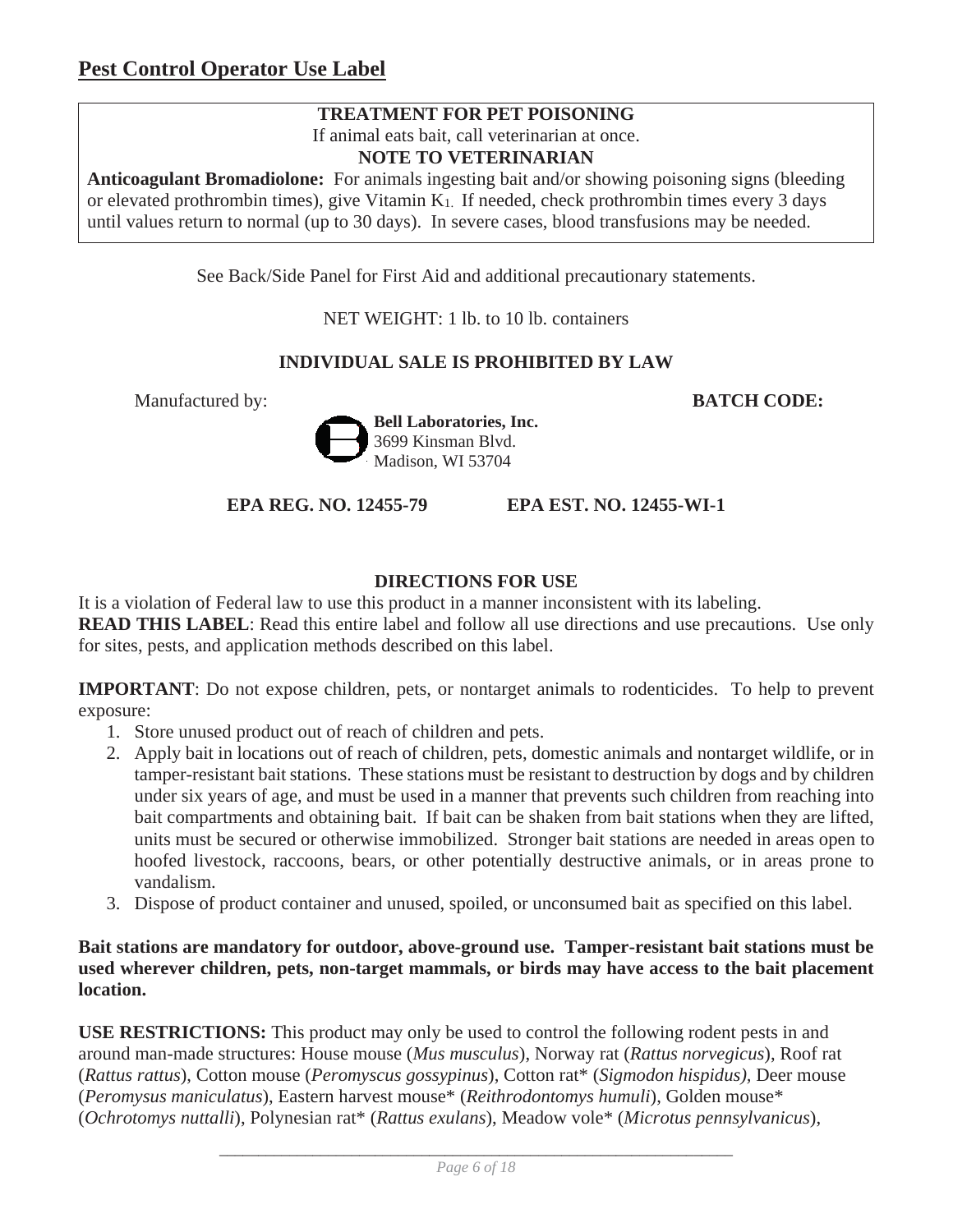## **Pest Control Operator Use Label**

White-footed mouse (*Peromyscus leucopus*), White-throated woodrat\* (*Neotoma albigula),* Southern plains woodrat\* *(Neotoma micropus)*, and Mexican woodrat\* (*Neotoma mexicana*). This product must be used in and within 100 feet of man-made structures constructed in a manner so as to be vulnerable to commensal rodent invasions and/or to harboring or attracting rodent infestations. Examples of such structures include homes and other permanent or temporary residences, food processing facilities, industrial and commercial buildings, trash receptacles, agricultural and public buildings, transport vehicles (ships, trains, aircraft), docks and port or terminal buildings and related structures around and associated with these sites. Fence and perimeter baiting, beyond 100 feet from a structure as defined above, is prohibited. This product must not be applied directly to food or feed crops.

Burrow baiting with Contrac All-Weather Blox is prohibited.

Do not place near or inside ventilation duct openings. Do not contaminate water, food, feedstuffs, food or feed handling equipment, or milk or meat handling equipment or surfaces that come into direct contact with food. When used in USDA inspected facilities, this product must be applied in tamper-resistant bait stations. Do not broadcast bait. Do not use this product in sewers.

Do not sell this product in individual containers holding less than 16 pounds of bait.

**SELECTION OF TREATMENT AREAS:** Determine areas where rats, mice, or meadow voles\* will most likely find and consume the bait. Generally, these areas are along walls, by gnawed openings, in corners and concealed places, between floors and walls, or in locations where rats, mice, or meadow voles\*, or their signs have been seen. Protect bait from rain and snow. Remove as much alternative food as possible.

#### **APPLICATION DIRECTIONS:**

**RATS**: Place 3 to 16 bait blocks (at intervals of 15 to 30 feet) per placement in infested areas. Maintain an uninterrupted supply of fresh bait for at least 10 days or until signs of rat activity cease.

**MICE AND MEADOW VOLES\***: Place 1 block per placement. Space placements at 8- to 12-foot intervals in infested areas. Two blocks may be needed at points of very high activity. Maintain an uninterrupted supply of fresh bait for at least 15 days or until signs of mouse or meadow vole\* activity cease.

**FOLLOW-UP**: Replace contaminated or spoiled bait immediately. Wearing gloves, collect and dispose of all dead, exposed animals and leftover bait. To prevent reinfestation, limit sources of rodent food, water, and harborage as much as possible. If reinfestation does occur, repeat treatment. Where a continuous source of infestation is present, establish permanent bait stations and replenish as needed.

#### **PRECAUTIONARY STATEMENTS HAZARDS TO HUMANS AND DOMESTIC ANIMALS**

**CAUTION**: Harmful if swallowed or absorbed through the skin. Keep away from children, domestic animals and pets. Do not get in eyes, on skin or on clothing.

All handlers (including applicators) must wear: shoes plus socks, and waterproof gloves. Any person who retrieves carcasses or unused bait following application of this product must wear gloves.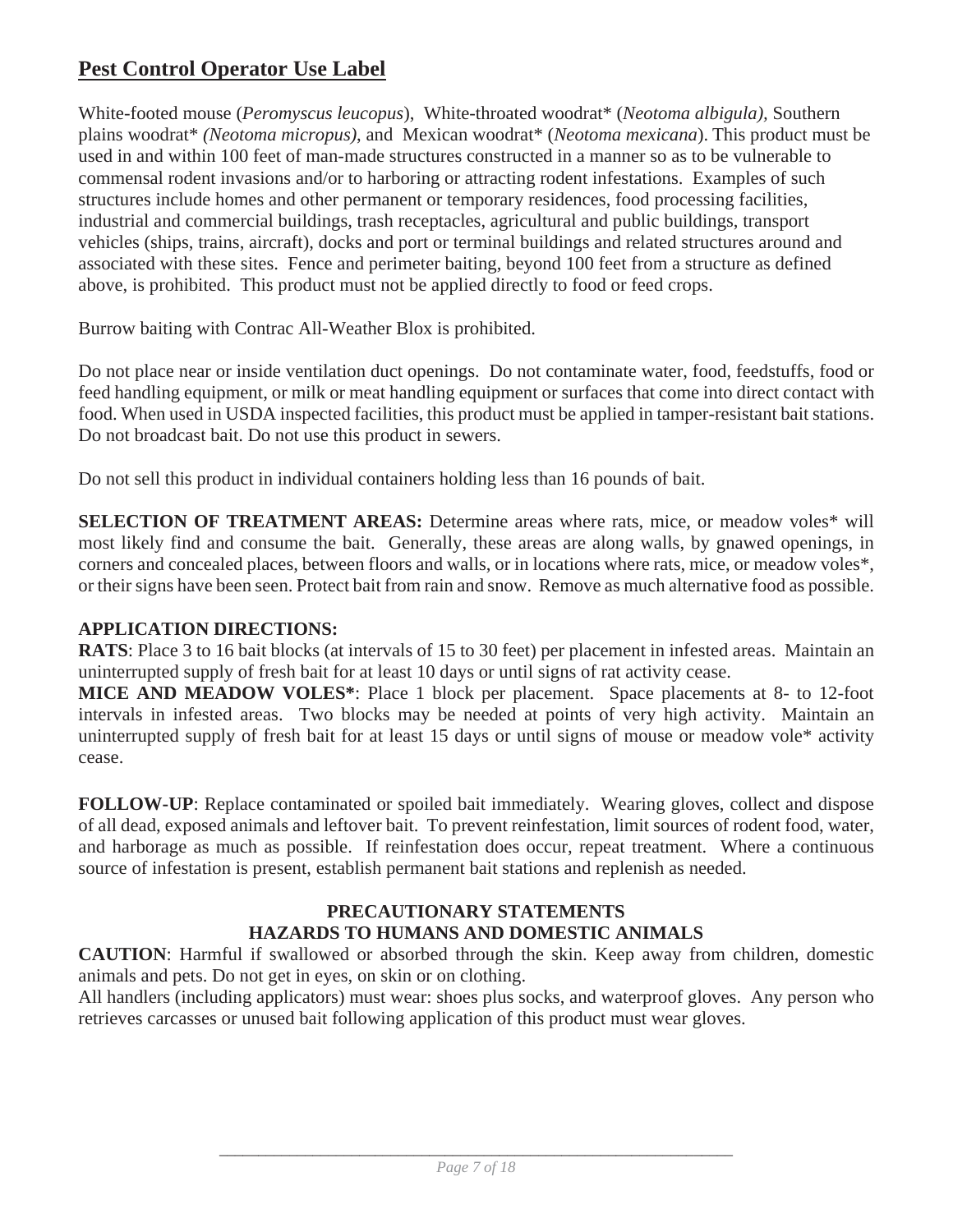#### **User Safety Requirements**

Follow manufacturer's instruction for cleaning/maintaining PPE. If no such instructions for washables, use detergent and hot water. Keep and wash PPE separately from other laundry. Remove PPE immediately after handling this product. Wash the outside of gloves before removing. As soon as possible, wash hands thoroughly after applying bait and before eating, drinking, chewing gum, using tobacco or using the toilet and change into clean clothing.

#### **ENVIRONMENTAL HAZARDS**

This product is extremely toxic to fish, birds and other wildlife. Dogs and predatory and scavenging mammals and birds might be poisoned if they feed upon animals that have eaten this bait. Do not apply this product directly to water or to areas where surface water is present or to intertidal areas below the mean high water mark. Runoff also may be hazardous to aquatic organisms in water adjacent to treated areas. Do not contaminate water when disposing of equipment wash water or rinsate.

#### **STORAGE AND DISPOSAL**

Do not contaminate water, food or feed by storage or disposal.

**Pesticide Storage:** Store only in original container in a cool, dry place inaccessible to children and pets. Keep containers closed and away from other chemicals.

**Pesticide Disposal:** Wastes resulting from the use of this product may be placed in trash or delivered to an approved waste disposal facility.

**Container Handling:** Nonrefillable container. Do not reuse or refill this container. **[Plastic:]** Offer for recycling or reconditioning; or puncture and dispose of in a sanitary landfill; or by incineration. In most states, burning is not allowed. **[Paper:]** Dispose of empty container by placing in trash, at an approved waste disposal facility or by incineration. In most states, burning is not allowed.

**WARRANTY:** To the extent consistent with applicable law, seller makes no warranty, expressed or implied, concerning the use of this product other than indicated on the label. Buyer assumes all risk of use and/or handling of this material when such use and/or handling is contrary to label instructions.

#### *OPTIONAL MARKETING STATEMENTS:*

All-Weather Block Bait Ready to Use 1 oz. Block Bait All-weather formula With bromadiolone Multi-edge shape gives rats, mice, and meadow voles\* gnawing edges Can be used indoors or out For use in and around homes and buildings Made in USA Blox All-Weather All-Weather Blox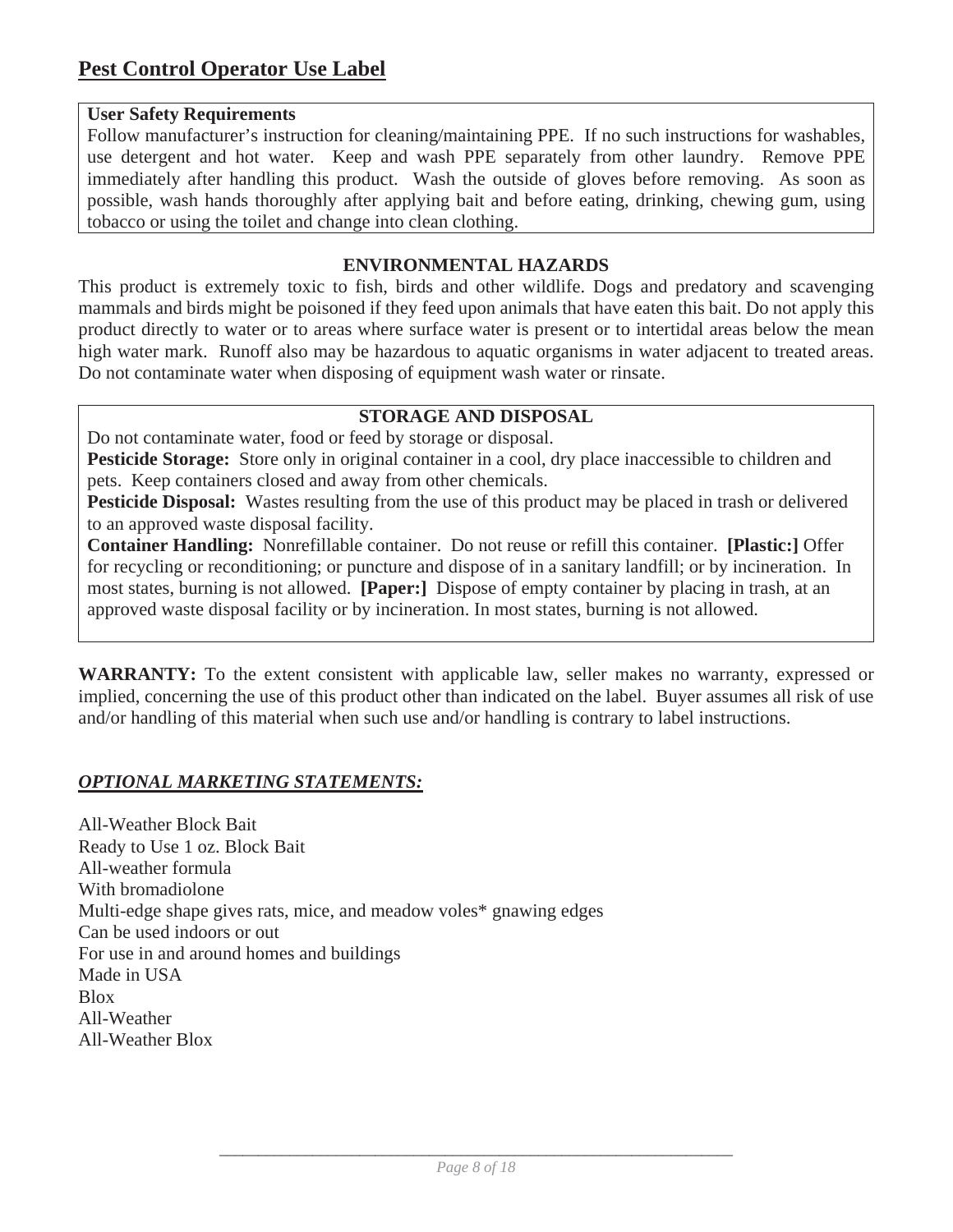## **Pest Control Operator Use Label**

## *OPTIONAL GRAPHICS WITHOUT TEXT:*



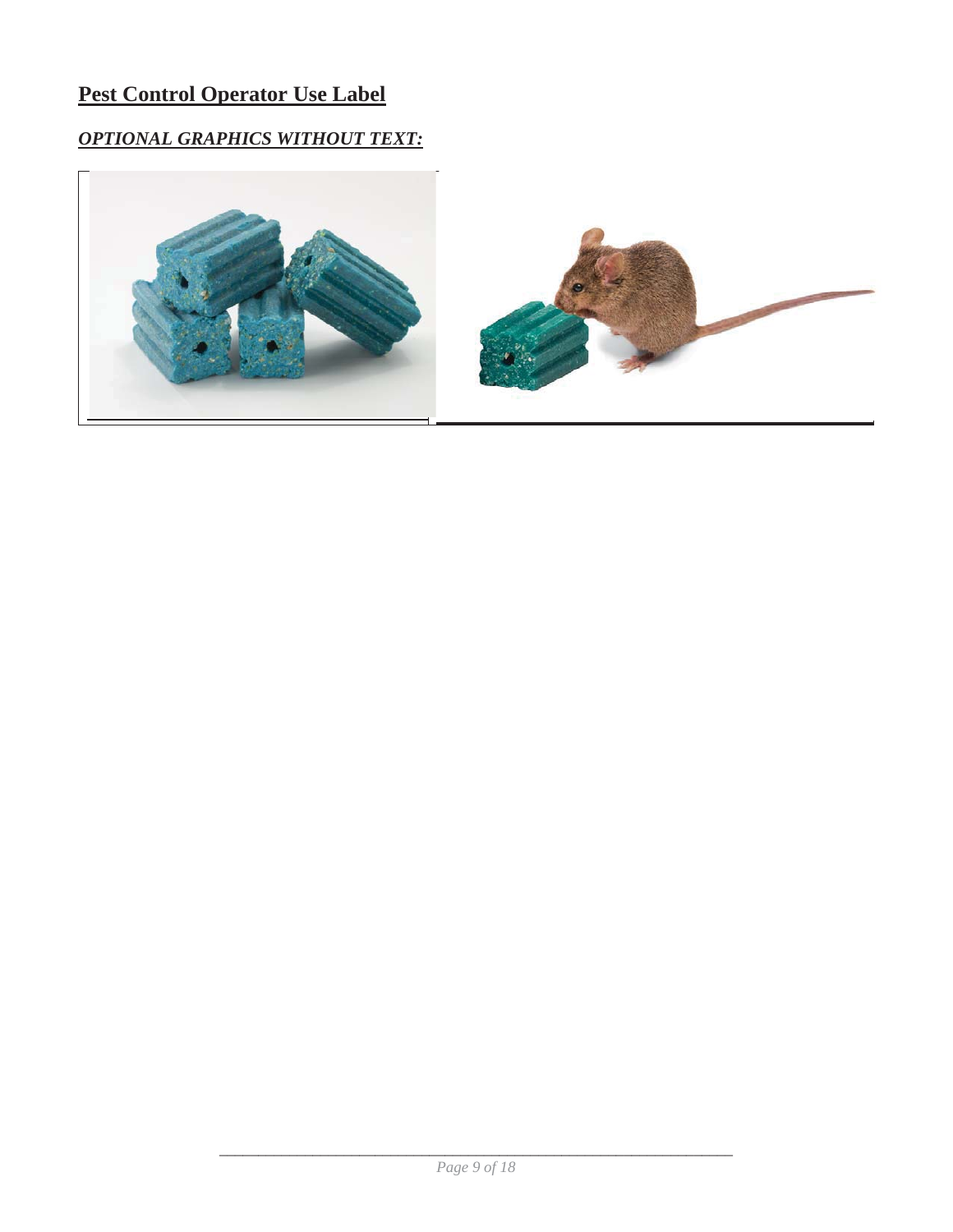#### *OUTER CONTAINER - COMPLETE LABEL - PACKAGE WEIGHT 8 LB. OR GREATER*

## **CONTRAC® All-Weather Blox**

This product may only be used inside and within 100 feet of agricultural buildings and man-made agricultural structures.

### *KILLS RATS, MICE, AND MEADOW VOLES\**

#### *KILLS WARFARIN RESISTANT NORWAY RATS*

Norway rats, roof rats, and house mice may consume a lethal dose in one night's feeding with the first dead rodents appearing four or five days after feeding begins.

| <b>ACTIVE INGREDIENT:</b> |          |
|---------------------------|----------|
|                           |          |
|                           |          |
|                           | 100.000% |

†Contains Denatonium Benzoate

## **KEEP OUT OF REACH OF CHILDREN CAUTION**

#### **FIRST AID**

#### **HAVE LABEL WITH YOU WHEN OBTAINING TREATMENT ADVICE IF SWALLOWED:**

ƒCall a poison control center, doctor, or 1-877-854-2494, or 1-800-858-7378\*\*

immediately for treatment advice.

ƒHave person sip a glass of water if able to swallow.

ƒDo not induce vomiting unless told to do so by the poison control center or doctor.

#### **IF ON SKIN OR CLOTHING:**

ƒTake off contaminated clothing. Rinse skin immediately with plenty of water for 15-20 minutes.

ƒCall a poison control center or doctor for treatment advice.

#### **IF IN EYES:**

ƒHold eye open and rinse slowly and gently with water for 15-20 minutes.

Remove contact lenses, if present, after the first 5 minutes, then continue rinsing eye.

ƒCall a poison control center, doctor, or 1-877-854-2494 immediately for treatment advice

\*\* Also call this number for information on health concerns and pesticide incidents.

\*Not permitted for use against the following species in California: Cotton rat, Eastern harvest mouse, Golden mouse, Polynesian rat, Meadow vole, White-throated woodrat, Southern plains woodrat, and Mexican woodrat

 $\_$  , and the set of the set of the set of the set of the set of the set of the set of the set of the set of the set of the set of the set of the set of the set of the set of the set of the set of the set of the set of th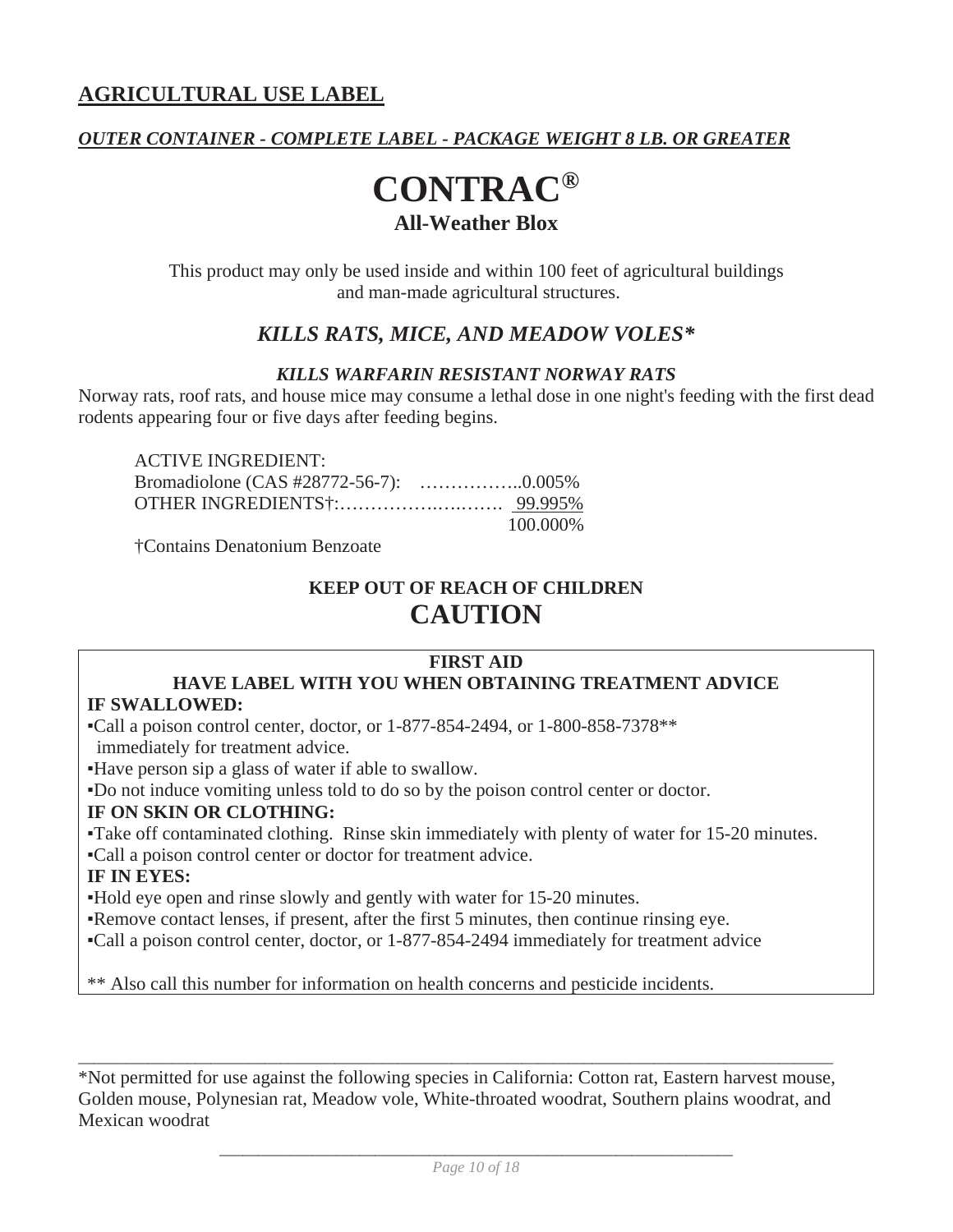#### **NOTE TO PHYSICIAN**

If swallowed or absorbed through the skin, this material may reduce the clotting ability of the blood and cause bleeding. If ingested, administer Vitamin  $K_1$  intramuscularly or orally. Repeat as necessary based on monitoring of prothrombin times.

#### **TREATMENT FOR PET POISONING**

If animal eats bait, call veterinarian at once.

#### **NOTE TO VETERINARIAN**

**Anticoagulant Bromadiolone:** For animals ingesting bait and/or showing poisoning signs (bleeding or elevated prothrombin times), give Vitamin K1. If needed, check prothrombin times every 3 days until values return to normal (up to 30 days). In severe cases, blood transfusions may be needed.

See Back/Side Panel for First Aid and additional precautionary statements.

NET WEIGHT:  $8$  lb.  $-50$  lb.



**EPA REG. NO. 12455-79 EPA EST. NO. 12455-WI-1** 

#### **DIRECTIONS FOR USE**

It is a violation of Federal law to use this product in a manner inconsistent with its labeling. **READ THIS LABEL:** Read this entire label and follow all use directions and use precautions. Use only for sites, pests, and application methods described on this label.

**IMPORTANT**: Do not expose children, pets, or nontarget animals to rodenticides. To help to prevent exposure:

- 1. Store unused product out of reach of children and pets.
- 2. Apply bait in locations out of reach of children, pets, domestic animals and nontarget wildlife, or in tamper-resistant bait stations. These stations must be resistant to destruction by dogs and by children under six years of age, and must be used in a manner that prevents such children from reaching into bait compartments and obtaining bait. If bait can be shaken from bait stations when they are lifted, units must be secured or otherwise immobilized. Stronger bait stations are needed in areas open to hoofed livestock, raccoons, bears, or other potentially destructive animals, or in areas prone to vandalism.
- 3. Dispose of product container and unused, spoiled, or unconsumed bait as specified on this label.

**Bait stations are mandatory for outdoor, above-ground use. Tamper-resistant bait stations must be used wherever children, pets, non-target mammals, or birds may have access to the bait placement location.**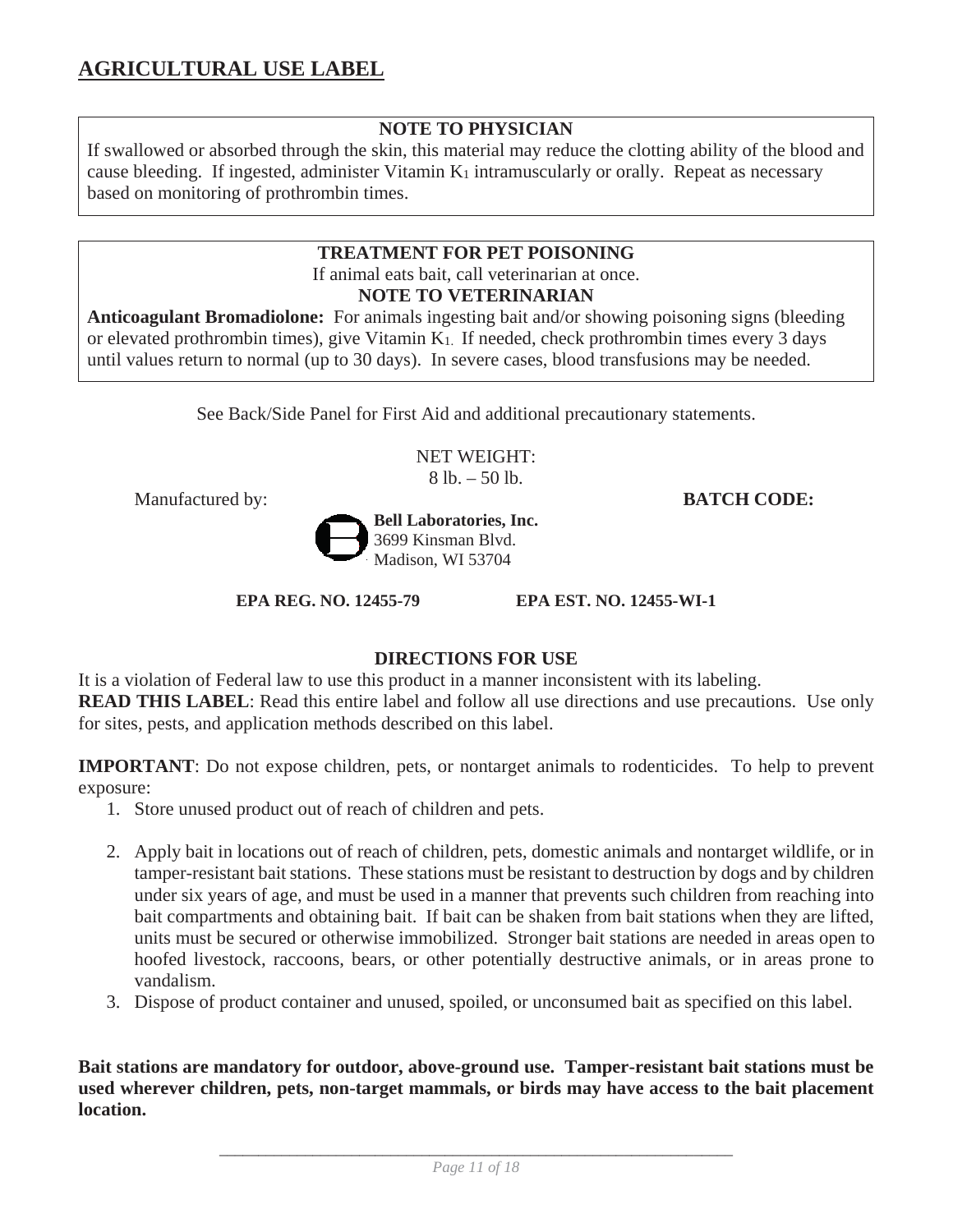**USE RESTRICTIONS:** This product may only be used to control the following rodent pests in and around agricultural buildings and man-made agricultural structures: House mouse (*Mus musculus*), Norway rat (*Rattus norvegicus*), Roof rat (*Rattus rattus*), Cotton mouse (*Peromyscus gossypinus*), Cotton rat\* (*Sigmodon hispidus),* Deer mouse (*Peromysus maniculatus*), Eastern harvest mouse\* (*Reithrodontomys humuli*), Golden mouse\* (*Ochrotomys nuttalli*), Polynesian rat\* (*Rattus exulans*), Meadow vole\* (*Microtus pennsylvanicus*), White-footed mouse (*Peromyscus leucopus*), White-throated woodrat\* (*Neotoma albigula),* Southern plains woodrat\* *(Neotoma micropus)*, and Mexican woodrat\* (*Neotoma mexicana*). This product must be used in and within 100 feet of agricultural buildings and man-made agricultural structures constructed in a manner so as to be vulnerable to commensal rodent invasions and/or to harboring or attracting rodent infestations. Fence and perimeter baiting, beyond 100 feet from an agricultural structure as defined above, is prohibited. This product must not be applied directly to food or feed crops.

Burrow baiting with Contrac All-Weather Blox is prohibited.

Do not use in homes or human residences. Do not place near or inside ventilation duct openings. Do not contaminate water, food, feedstuffs, food or feed handling equipment, or milk or meat handling equipment or surfaces that come into direct contact with food. Do not broadcast bait. When used in USDA inspected facilities, this product must be applied in tamper-resistant bait stations.

Do not sell this product in individual containers holding less than 8 pounds of bait.

**SELECTION OF TREATMENT AREAS:** Determine areas where rats, mice, or meadow voles\* will most likely find and consume the bait. Generally, these areas are along walls, by gnawed openings, in corners and concealed places, between floors and walls, or in locations where rats, mice, or meadow voles\*, or their signs have been seen. Protect bait from rain and snow. Remove as much alternative food as possible.

#### **APPLICATION DIRECTIONS:**

**RATS**: Place 3 to 16 bait blocks (at intervals of 15 to 30 feet) per placement in infested areas. Maintain an uninterrupted supply of fresh bait for at least 10 days or until signs of rat activity cease.

**MICE AND MEADOW VOLES\***: Place 1 block per placement. Space placements at 8- to 12-foot intervals in infested areas. Two blocks may be needed at points of very high activity. Maintain an uninterrupted supply of fresh bait for at least 15 days or until signs of mouse or meadow vole\* activity cease.

**FOLLOW-UP**: Replace contaminated or spoiled bait immediately. Wearing gloves, collect and dispose of all dead, exposed animals and leftover bait. To prevent reinfestation, limit sources of rodent food, water, and harborage as much as possible. If reinfestation does occur, repeat treatment. Where a continuous source of infestation is present, establish permanent bait stations and replenish as needed.

\_\_\_\_\_\_\_\_\_\_\_\_\_\_\_\_\_\_\_\_\_\_\_\_\_\_\_\_\_\_\_\_\_\_\_\_\_\_\_\_\_\_\_\_\_\_\_\_\_\_\_\_\_\_\_\_\_\_\_\_\_\_\_\_\_\_\_\_\_\_\_\_\_\_\_\_\_\_\_\_\_

<sup>\*</sup>Not permitted for use against the following species in California: Cotton rat, Eastern harvest mouse, Golden mouse, Polynesian rat, Meadow vole, White-throated woodrat, Southern plains woodrat, and Mexican woodrat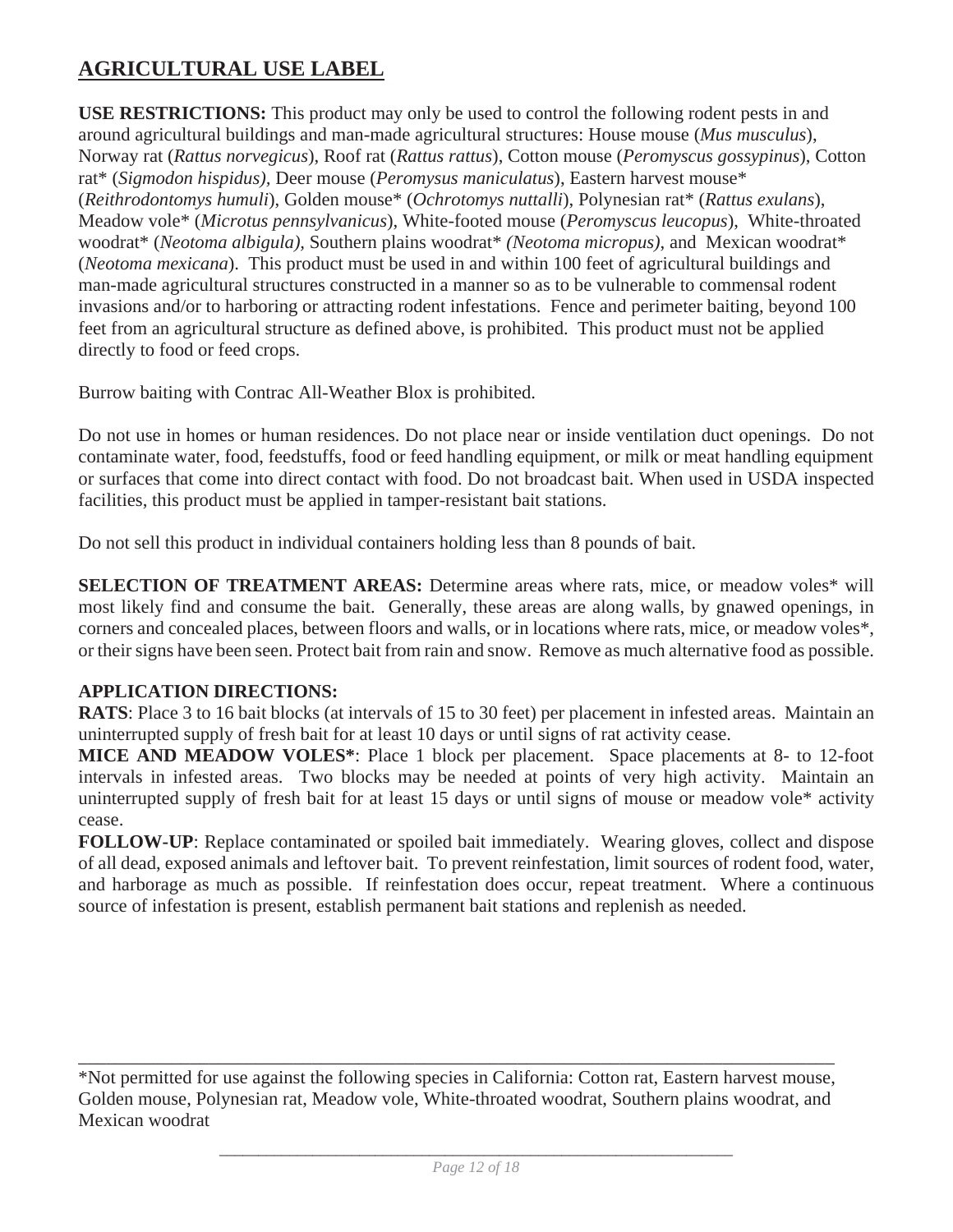#### **PRECAUTIONARY STATEMENTS HAZARDS TO HUMANS AND DOMESTIC ANIMALS**

**CAUTION**: Harmful if swallowed or absorbed through the skin. Keep away from children, domestic animals and pets. Do not get in eyes, on skin or on clothing.

All handlers (including applicators) must wear shoes plus socks, and waterproof gloves. Any person who retrieves carcasses or unused bait following application of this product must wear gloves.

#### **User Safety Requirements**

Follow manufacturer's instruction for cleaning/maintaining PPE. If no such instructions for washables, use detergent and hot water. Keep and wash PPE separately from other laundry. Remove PPE immediately after handling this product. Wash the outside of gloves before removing. As soon as possible, wash hands thoroughly after applying bait and before eating, drinking, chewing gum, using tobacco or using the toilet and change into clean clothing.

#### **ENVIRONMENTAL HAZARDS**

This product is extremely toxic to fish, birds and other wildlife. Dogs and predatory and scavenging mammals and birds might be poisoned if they feed upon animals that have eaten this bait. Do not apply this product directly to water or to areas where surface water is present or to intertidal areas below the mean high water mark. Runoff also may be hazardous to aquatic organisms in water adjacent to treated areas. Do not contaminate water when disposing of equipment wash water or rinsate.

#### **STORAGE AND DISPOSAL**

Do not contaminate water, food or feed by storage or disposal.

**Pesticide Storage**: Store only in original container in a cool, dry place inaccessible to children and pets. Keep containers closed and away from other chemicals.

**Pesticide Disposal**: Wastes resulting from the use of this product may be placed in trash or delivered to an approved waste disposal facility.

**Container Handling:** Nonrefillable container. Do not reuse or refill this container. **[Plastic:]** Offer for recycling or reconditioning; or puncture and dispose of in a sanitary landfill; or by incineration. In most states, burning is not allowed. **[Paper:]** Dispose of empty container by placing in trash, at an approved waste disposal facility or by incineration. In most states, burning is not allowed.

**WARRANTY:** To the extent consistent with applicable law, seller makes no warranty, expressed or implied, concerning the use of this product other than indicated on the label. Buyer assumes all risk of use and/or handling of this material when such use and/or handling is contrary to label instructions.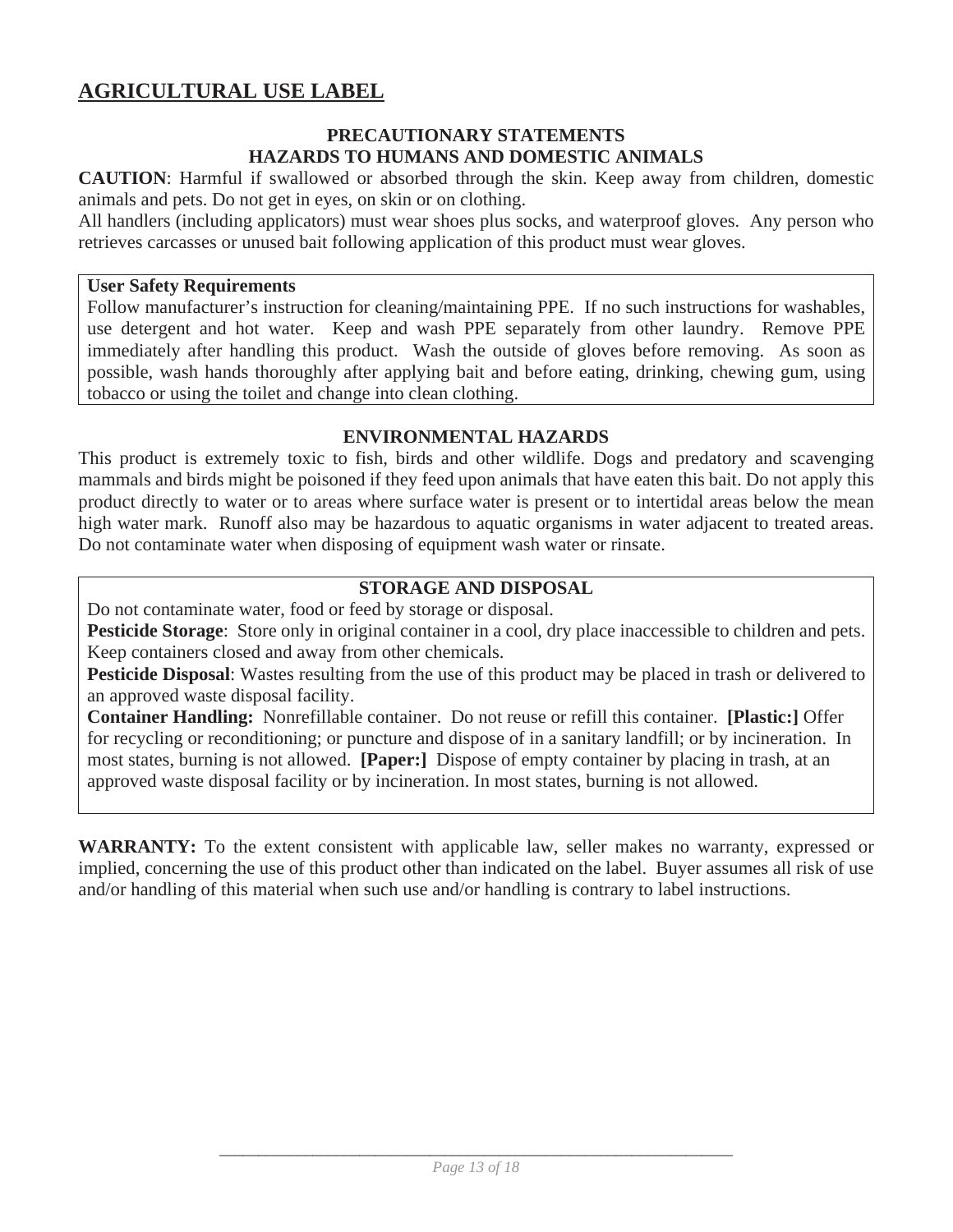### *INNER CONTAINER - COMPLETE LABEL - PACKAGE WEIGHT 1 TO 4 LB.*

## **CONTRAC® All-Weather Blox**

This product may only be used inside and within 100 feet of agricultural buildings and man-made agricultural structures.

### *KILLS RATS, MICE, AND MEADOW VOLES\**

#### *KILLS WARFARIN RESISTANT NORWAY RATS*

Norway rats, roof rats, and house mice may consume a lethal dose in one night's feeding with the first dead rodents appearing four or five days after feeding begins.

| <b>ACTIVE INGREDIENT:</b> |                   |
|---------------------------|-------------------|
|                           |                   |
|                           |                   |
|                           | $\dots 100.000\%$ |

†Contains Denatonium Benzoate

## **KEEP OUT OF REACH OF CHILDREN CAUTION**

#### **FIRST AID**

## **HAVE LABEL WITH YOU WHEN OBTAINING TREATMENT ADVICE**

#### **IF SWALLOWED:**

ƒCall a poison control center, doctor, or 1-877-854-2494, or 1-800-858-7378\*\* immediately for treatment advice.

Have person sip a glass of water if able to swallow.

ƒDo not induce vomiting unless told to do so by the poison control center or doctor.

#### **IF ON SKIN OR CLOTHING:**

ƒTake off contaminated clothing. Rinse skin immediately with plenty of water for 15-20 minutes.

ƒCall a poison control center or doctor for treatment advice.

#### **IF IN EYES:**

ƒHold eye open and rinse slowly and gently with water for 15-20 minutes.

Remove contact lenses, if present, after the first 5 minutes, then continue rinsing eye.

ƒCall a poison control center, doctor, or 1-877-854-2494 immediately for treatment advice.

\*\* Also call this number for information on health concerns and pesticide incidents.

\*Not permitted for use against the following species in California: Cotton rat, Eastern harvest mouse, Golden mouse, Polynesian rat, Meadow vole, White-throated woodrat, Southern plains woodrat, and Mexican woodrat

 $\_$  ,  $\_$  ,  $\_$  ,  $\_$  ,  $\_$  ,  $\_$  ,  $\_$  ,  $\_$  ,  $\_$  ,  $\_$  ,  $\_$  ,  $\_$  ,  $\_$  ,  $\_$  ,  $\_$  ,  $\_$  ,  $\_$  ,  $\_$  ,  $\_$  ,  $\_$  ,  $\_$  ,  $\_$  ,  $\_$  ,  $\_$  ,  $\_$  ,  $\_$  ,  $\_$  ,  $\_$  ,  $\_$  ,  $\_$  ,  $\_$  ,  $\_$  ,  $\_$  ,  $\_$  ,  $\_$  ,  $\_$  ,  $\_$  ,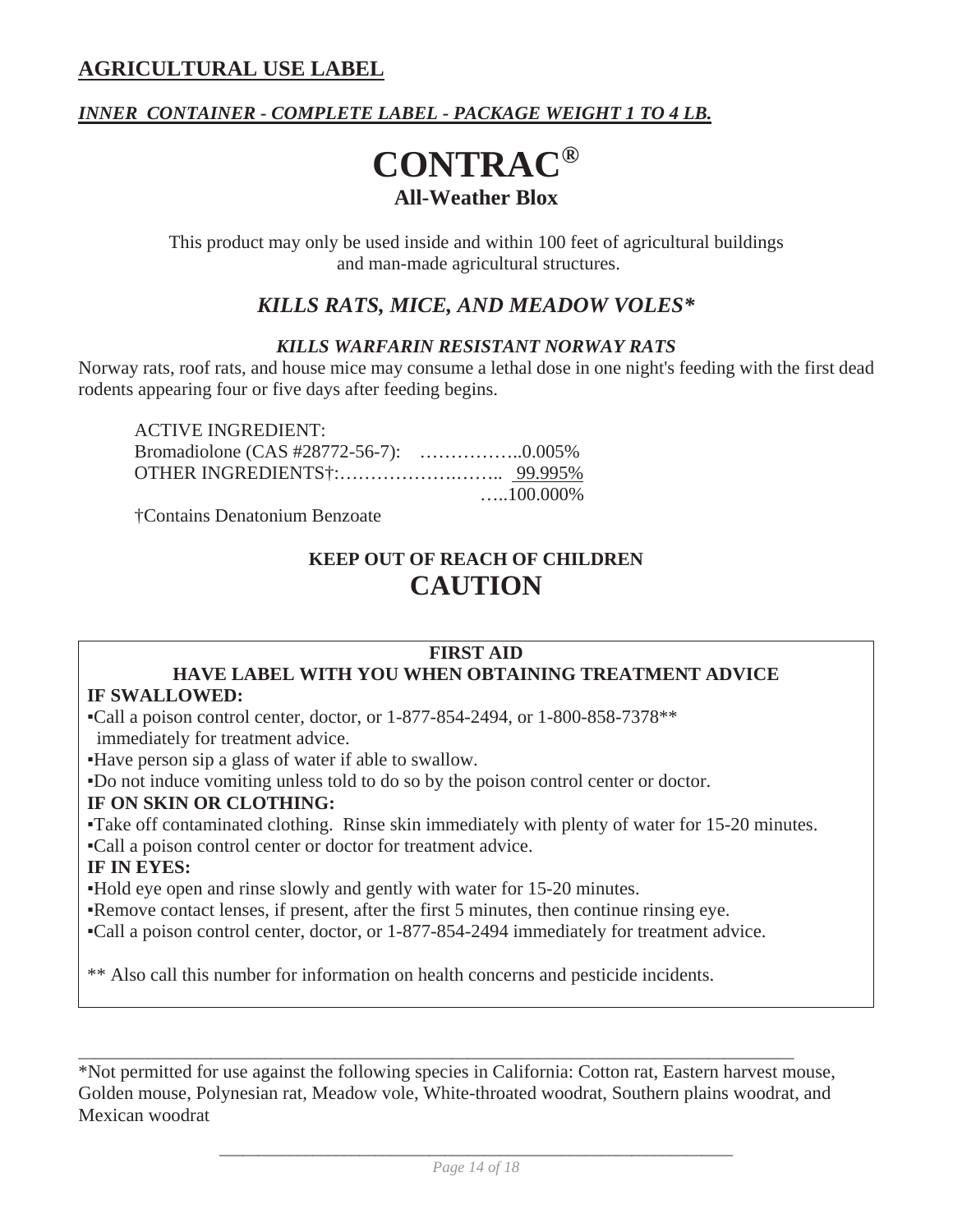#### **NOTE TO PHYSICIAN**

If swallowed or absorbed through the skin, this material may reduce the clotting ability of the blood and cause bleeding. If ingested, administer Vitamin K<sub>1</sub> intramuscularly or orally. Repeat as necessary based on monitoring of prothrombin times.

### **TREATMENT FOR PET POISONING**  If animal eats bait, call veterinarian at once.

**NOTE TO VETERINARIAN** 

**Anticoagulant Bromadiolone:** For animals ingesting bait and/or showing poisoning signs (bleeding or elevated prothrombin times), give Vitamin K1. If needed, check prothrombin times every 3 days until values return to normal (up to 30 days). In severe cases, blood transfusions may be needed.

See Back/Side Panel for First Aid and additional precautionary statements.

NET WEIGHT: 1 - 4 lb.

#### **INDIVIDUAL SALE IS PROHIBITED BY LAW**

Manufactured by: **BATCH CODE:**



**EPA REG. NO. 12455-79 EPA EST. NO. 12455-WI-1** 

#### **DIRECTIONS FOR USE**

It is a violation of Federal law to use this product in a manner inconsistent with its labeling. **READ THIS LABEL**: Read this entire label and follow all use directions and use precautions. Use only for sites, pests, and application methods described on this label.

**IMPORTANT**: Do not expose children, pets, or nontarget animals to rodenticides. To help to prevent exposure:

- 1. Store unused product out of reach of children and pets.
- 2. Apply bait in locations out of reach of children, pets, domestic animals and nontarget wildlife, or in tamper-resistant bait stations. These stations must be resistant to destruction by dogs and by children under six years of age, and must be used in a manner that prevents such children from reaching into bait compartments and obtaining bait. If bait can be shaken from bait stations when they are lifted, units must be secured or otherwise immobilized. Stronger bait stations are needed in areas open to hoofed livestock, raccoons, bears, or other potentially destructive animals, or in areas prone to vandalism.
- 3. Dispose of product container and unused, spoiled, or unconsumed bait as specified on this label.

**Bait stations are mandatory for outdoor, above-ground use. Tamper-resistant bait stations must be used wherever children, pets, non-target mammals, or birds may have access to the bait placement location.**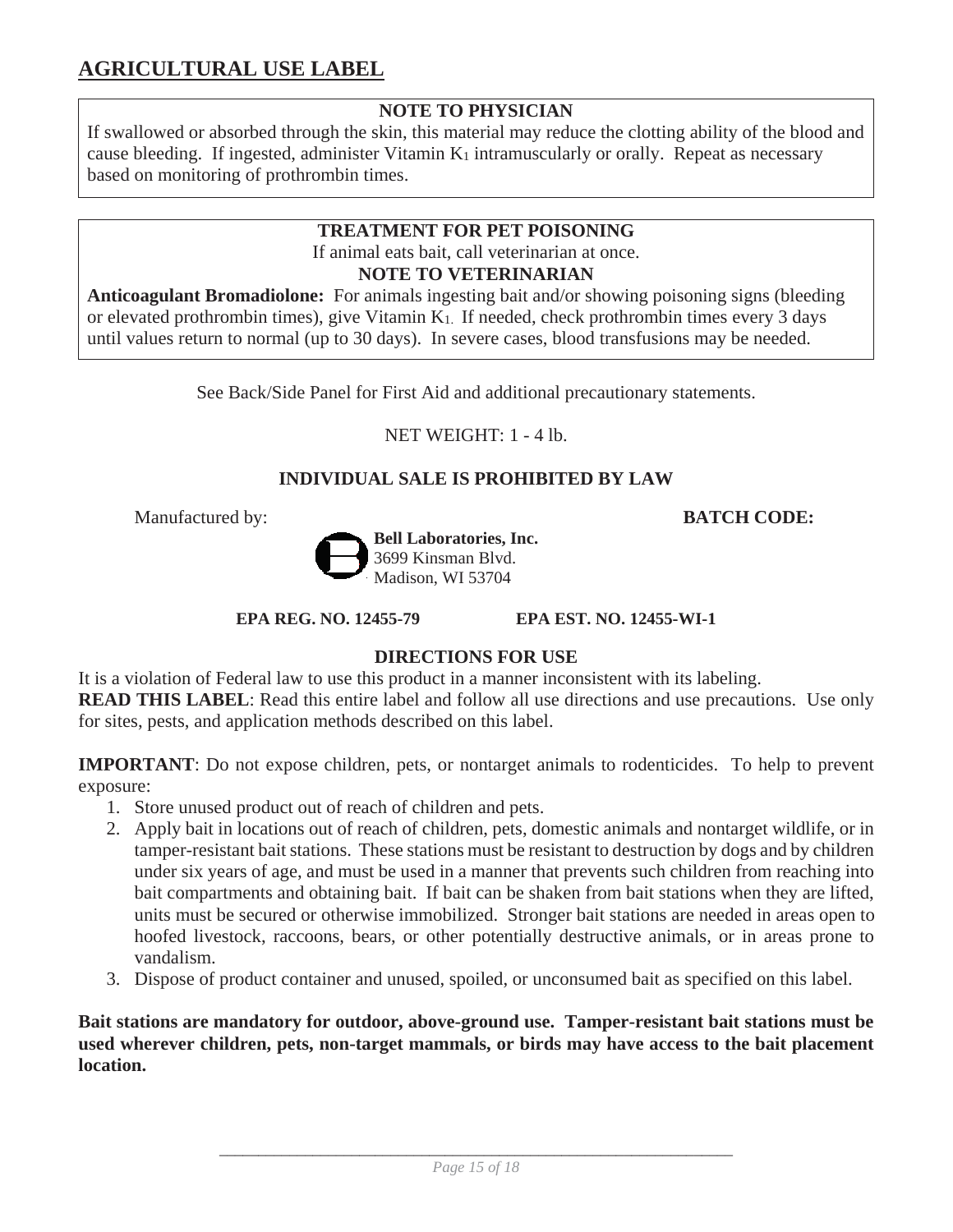**USE RESTRICTIONS:** This product may only be used to control the following rodent pests in and around agricultural buildings and man-made agricultural structures: House mouse (*Mus musculus*), Norway rat (*Rattus norvegicus*), Roof rat (*Rattus rattus*), Cotton mouse (*Peromyscus gossypinus*), Cotton rat\* (*Sigmodon hispidus),* Deer mouse (*Peromysus maniculatus*), Eastern harvest mouse\* (*Reithrodontomys humuli*), Golden mouse\* (*Ochrotomys nuttalli*), Polynesian rat\* (*Rattus exulans*), Meadow vole\* (*Microtus pennsylvanicus*), White-footed mouse (*Peromyscus leucopus*), White-throated woodrat\* (*Neotoma albigula),* Southern plains woodrat\* *(Neotoma micropus)*, and Mexican woodrat\* (*Neotoma mexicana*). This product must be used in and within 100 feet of agricultural buildings and man-made agricultural structures constructed in a manner so as to be vulnerable to commensal rodent invasions and/or to harboring or attracting rodent infestations. Fence and perimeter baiting, beyond 100 feet from an agricultural structure as defined above, is prohibited. This product must not be applied directly to food or feed crops.

Burrow baiting with Contrac All-Weather Blox is prohibited.

Do not use in homes or human residences. Do not place near or inside ventilation duct openings. Do not contaminate water, food, feedstuffs, food or feed handling equipment, or milk or meat handling equipment or surfaces that come into direct contact with food. Do not broadcast bait. When used in USDA inspected facilities, this product must be applied in tamper-resistant bait stations.

Do not sell this product in individual containers holding less than 8 pounds of bait.

**SELECTION OF TREATMENT AREAS:** Determine areas where rats, mice, or meadow voles\* will most likely find and consume the bait. Generally, these areas are along walls, by gnawed openings, in corners and concealed places, between floors and walls, or in locations where rats, mice, or meadow voles\*, or their signs have been seen. Protect bait from rain and snow. Remove as much alternative food as possible.

#### **APPLICATION DIRECTIONS:**

**RATS**: Place 3 to 16 bait blocks (at intervals of 15 to 30 feet) per placement in infested areas. Maintain an uninterrupted supply of fresh bait for at least 10 days or until signs of rat activity cease.

**MICE, AND MEADOW VOLES\***: Place 1 block per placement. Space placements at 8- to 12-foot intervals in infested areas. Two blocks may be needed at points of very high activity. Maintain an uninterrupted supply of fresh bait for at least 15 days or until signs of mouse or meadow vole\* activity cease.

**FOLLOW-UP**: Replace contaminated or spoiled bait immediately. Wearing gloves, collect and dispose of all dead, exposed animals and leftover bait. To prevent reinfestation, limit sources of rodent food, water, and harborage as much as possible. If reinfestation does occur, repeat treatment. Where a continuous source of infestation is present, establish permanent bait stations and replenish as needed.

#### **PRECAUTIONARY STATEMENTS HAZARDS TO HUMANS AND DOMESTIC ANIMALS**

**CAUTION**: Harmful if swallowed or absorbed through the skin. Keep away from children, domestic animals and pets. Do not get in eyes, on skin or on clothing.

All handlers (including applicators) must wear shoes plus socks, and waterproof gloves. Any person who retrieves carcasses or unused bait following application of this product must wear gloves.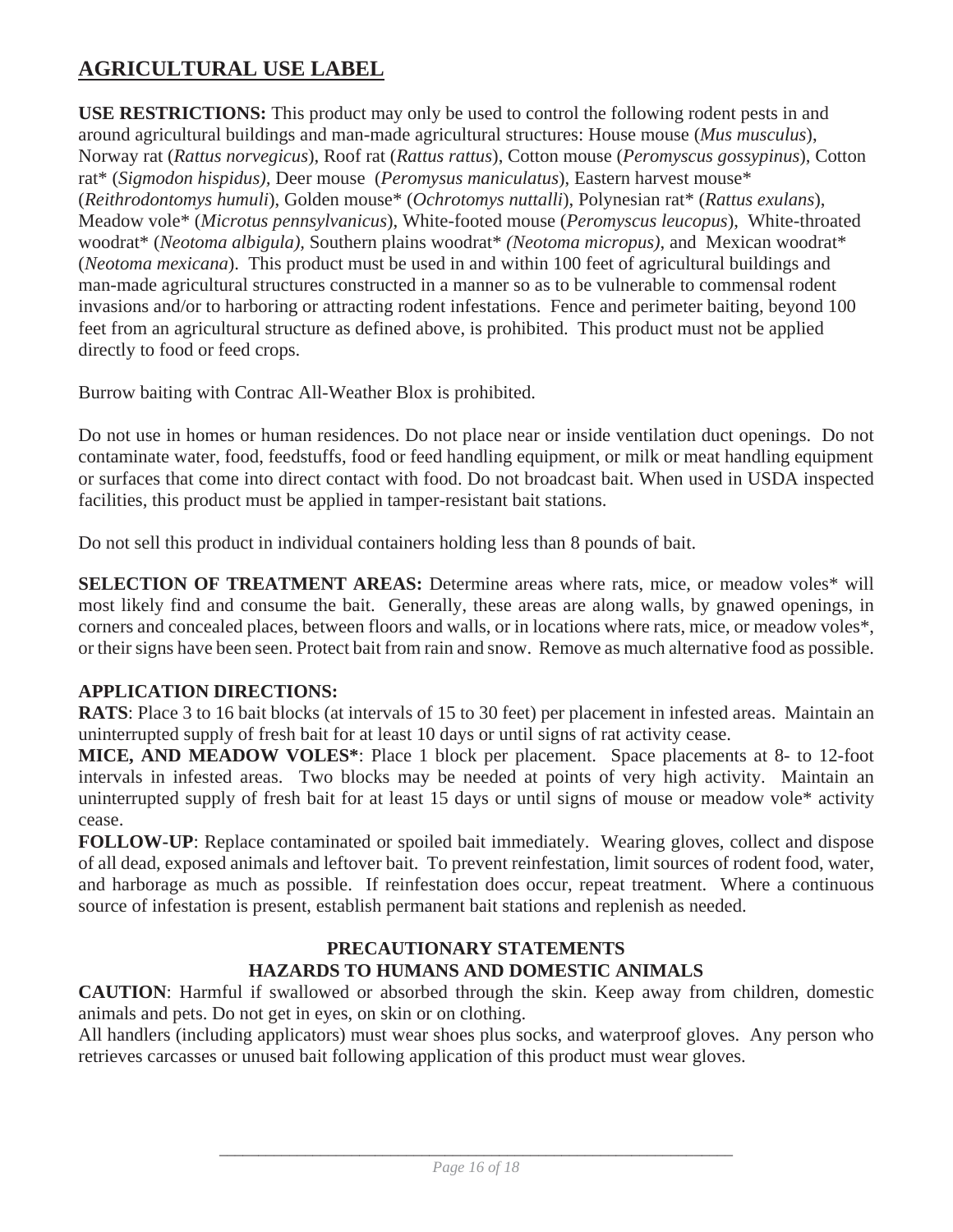#### **User Safety Requirements**

Follow manufacturer's instruction for cleaning/maintaining PPE. If no such instructions for washables, use detergent and hot water. Keep and wash PPE separately from other laundry. Remove PPE immediately after handling this product. Wash the outside of gloves before removing. As soon as possible, wash hands thoroughly after applying bait and before eating, drinking, chewing gum, using tobacco or using the toilet and change into clean clothing.

#### **ENVIRONMENTAL HAZARDS**

This product is extremely toxic to fish, birds and other wildlife. Dogs and predatory and scavenging mammals and birds might be poisoned if they feed upon animals that have eaten this bait. Do not apply this product directly to water or to areas where surface water is present or to intertidal areas below the mean high water mark. Runoff also may be hazardous to aquatic organisms in water adjacent to treated areas. Do not contaminate water when disposing of equipment wash water or rinsate.

#### **STORAGE AND DISPOSAL**

Do not contaminate water, food or feed by storage or disposal.

**Pesticide Storage**: Store only in original container in a cool, dry place inaccessible to children and pets. Keep containers closed and away from other chemicals.

**Pesticide Disposal**: Wastes resulting from the use of this product may be placed in trash or delivered to an approved waste disposal facility.

**Container Handling:** Nonrefillable container. Do not reuse or refill this container. **[Plastic:]** Offer for recycling or reconditioning; or puncture and dispose of in a sanitary landfill; or by incineration. In most states, burning is not allowed. **[Paper:]** Dispose of empty container by placing in trash, at an approved waste disposal facility or by incineration. In most states, burning is not allowed.

**WARRANTY:** To the extent consistent with applicable law, seller makes no warranty, expressed or implied, concerning the use of this product other than indicated on the label. Buyer assumes all risk of use and/or handling of this material when such use and/or handling is contrary to label instructions.

#### *OPTIONAL MARKETING STATEMENTS:*

All-Weather Block Bait Ready to Use 1 oz. Block Bait All-weather formula With bromadiolone Multi-edge shape gives rats, mice, and meadow voles\* gnawing edges Can be used indoors or out For use in and around agricultural buildings Made in USA Bait Chunx All-Weather